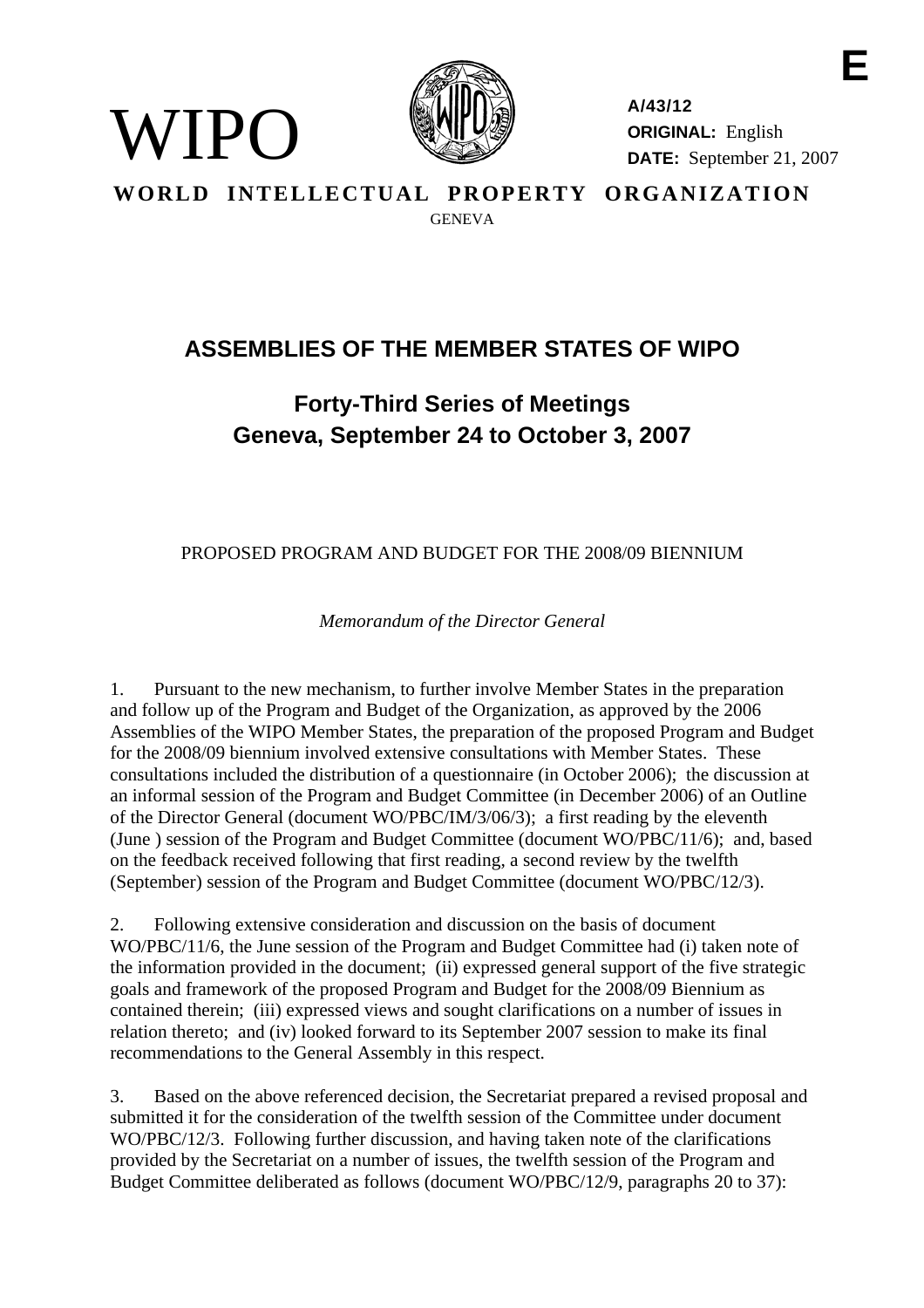## A/43/12 page 2

"*35. The Program and Budget Committee recommended to the Assemblies of WIPO Member States the Program and Budget for 2008/09 as proposed in document WO/PBC/12/3, for its implementation in 2008,* 

- *taking into account the clarifications given by the Secretariat and appearing in the report of the session of the Program and Budget Committee;*
- with the exception of the transformation of 30 short term positions into *regular budget posts and of the creation of three additional posts to compensate for those redeployed to security services, pending decisions that may be taken on the issue in light of the report of the desk-to-desk assessment; and*
- with the recommendation to limit the budget of (new) Program 32 to the level *of the (revised) budget for 2006/07 for security services (9.556 million Swiss francs), pending further consideration of the security issue.*

*"36. This recommendation was made with no prejudice to any adjustments to the Program and Budget for 2008/09 that may be required by:* 

- *(i) the formal adoption of decisions, by the 2007 session of the Assemblies of the WIPO Member States, on the agreed proposals relating to a WIPO Development Agenda;*
- *(ii) the formal adoption of decisions that may be taken by the 2007 session of the PCT Union Assembly in relation to the schedule of PCT fees;*
- *(iii) the formal adoption of decisions that may be adopted by the 2007 session of the Assemblies of the WIPO Member States in respect of the report of the desk-to-desk assessment.*

*"37. The Program and Budget Committee also recommended to the Assemblies of the WIPO Member States to decide to consider a revised Program and Budget for 2008/09 during their 2008 session for its implementation in 2009, in order to take into account any further changes that will be needed in light of the decision taken by the Assemblies under paragraph 36 above."* 

4. In order to facilitate the deliberations of the Assemblies of the WIPO Member States, the proposed Program and Budget for 2008/09, as proposed by the Secretariat in document WO/PBC/12/3, and an extract of the relevant sections of the report of the twelfth session of the Program and Budget Committee are enclosed to the present document as Annex I and II respectively.

5. The Delegation of Switzerland requested at the September session of the Committee, that the organigram appearing in document WO/PBC/12/3 be further expanded to the level of directors. The Secretariat confirmed that a revised version of this organigram would be included in the final published version of the document.